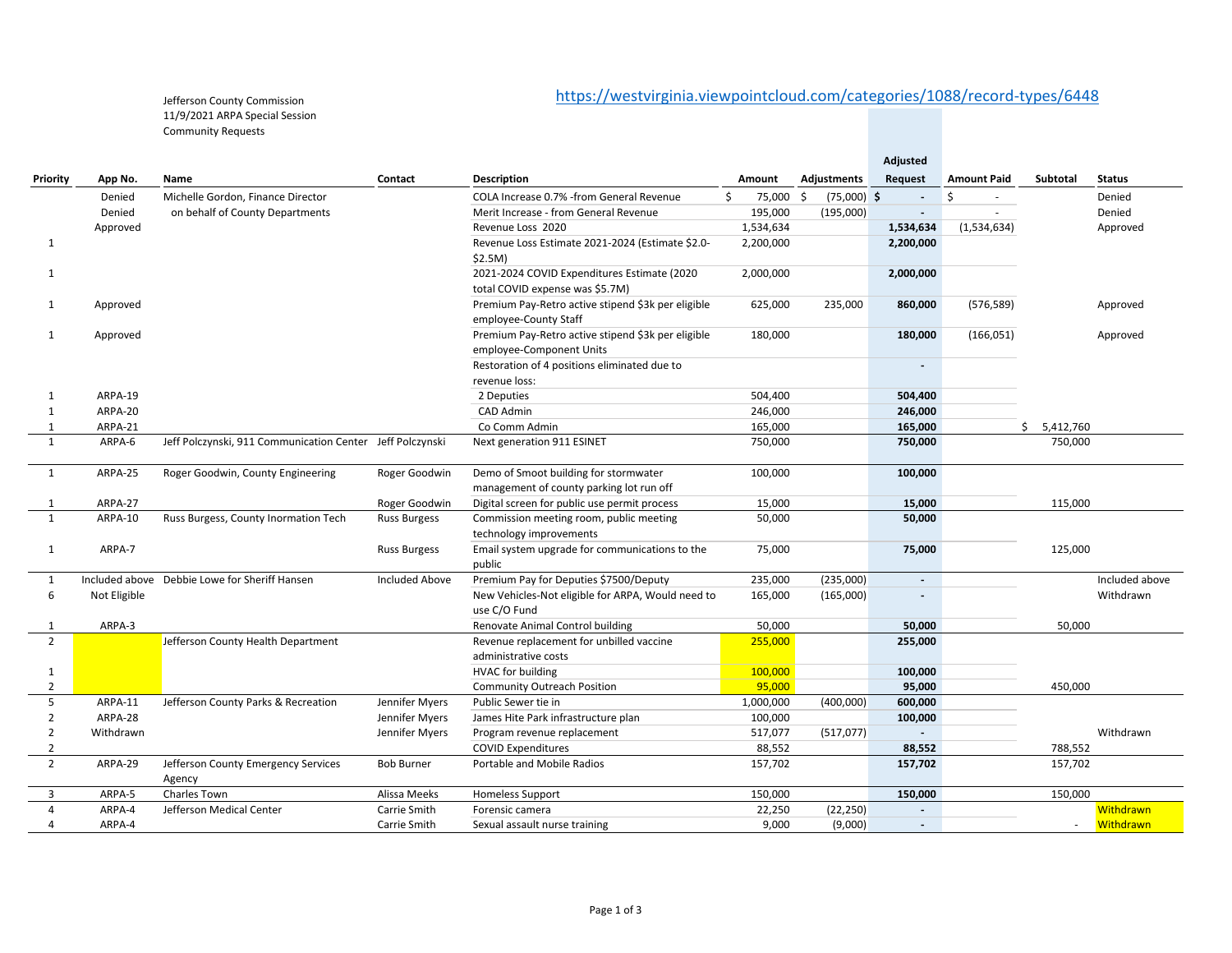## https://westvirginia.viewpointcloud.com/categories/1088/record‐types/6448

Jefferson County Commission 11/9/2021 ARPA Special Session Community Requests

|                |           |                                                                           |                       |                                                                                        |              |             | Adjusted                 |                                                                         |           |                          |
|----------------|-----------|---------------------------------------------------------------------------|-----------------------|----------------------------------------------------------------------------------------|--------------|-------------|--------------------------|-------------------------------------------------------------------------|-----------|--------------------------|
| Priority       | App No.   | Name                                                                      | Contact               | <b>Description</b>                                                                     | Amount       | Adjustments | Request                  | <b>Amount Paid</b>                                                      | Subtotal  | <b>Status</b>            |
| $\overline{a}$ | ARPA-15   | African American Community Association of Daphne Wahl<br>Jefferson County |                       | Revenue Loss due to COVID                                                              | 20,000       |             | 20,000                   |                                                                         |           |                          |
|                | ARPA-15   |                                                                           | Daphne Wahl           | PT Postion                                                                             | 15,000       |             | 15,000                   |                                                                         | 35,000    |                          |
| $\overline{a}$ | ARPA-26   | Charles Town Race Track Chaplaincy                                        |                       | Economic support and revenue lost                                                      | 10,000       |             | 10,000                   |                                                                         | 10,000    |                          |
| 4              | ARPA-22   | Safe Haven Child Advocacy Center                                          | Ami Sirbaugh          | <b>VOCA Grant Funding loss</b>                                                         | 10,000       |             | 10,000                   |                                                                         |           | 10,000 Emailed Ami 11/3/ |
| 5              | ARPA-24   | <b>Commissioner Tabb</b>                                                  | David Deamer          | Broadband Infrastructure (Tabb & Jackson)                                              | 912,805      |             | 912,805                  |                                                                         |           |                          |
|                | Withdrawn |                                                                           | Kelly Franklin        | Day Report Center                                                                      | 30,500       | (30, 500)   |                          |                                                                         |           | 912,805 Withdrawn        |
| Δ              | ARPA-12   | <b>JCCOA</b>                                                              | Toni Milbourne        | FT and PT employee stipend                                                             | 86,000       |             | 86,000                   |                                                                         |           |                          |
|                | ARPA-13   |                                                                           | Toni Milbourne        | Walk-in cooler replacement                                                             | 18,000       |             | 18,000                   |                                                                         | 104,000   |                          |
| $\overline{a}$ | ARPA-17   | WV Thoroughbred Breeders Assoc Inc                                        | John Funkhouser       | <b>Breeding Promotion</b>                                                              | 60,000       |             | 60,000                   |                                                                         | 60,000    |                          |
| $\overline{4}$ | ARPA-8    | <b>Charles Town Horsemens Benevolent</b><br><b>Protective Association</b> | Maria Catignani       | Study on the economic impact of thoroughbred<br>industry on the local economy          | 65,000       |             | 65,000                   |                                                                         |           |                          |
| 4              | ARPA-9    |                                                                           | Maria Catignani       | Equine internship / over 3 years                                                       | 150.000      |             | 150,000                  |                                                                         | 215,000   |                          |
| $\overline{5}$ |           | <b>Harpers Ferry</b>                                                      |                       | Pedestrian sidewalks, curbing and stormwater run<br>off                                | 1,300,000    |             | 1,300,000                |                                                                         |           |                          |
| -5             | ARPA-14   |                                                                           | Gregory Vaughn        | Water distribution improvements and repairs<br>\$5,091,900                             | 2,125,000    | 2,966,900   | 5,091,900                |                                                                         |           |                          |
| 6              |           |                                                                           |                       | <b>High Street Improvements</b>                                                        | 1,275,000    |             | 1,275,000                |                                                                         |           |                          |
|                |           |                                                                           |                       | Broadband IT Security and digital record keeping                                       | 60,000       |             | 60.000                   |                                                                         |           |                          |
| .5             |           |                                                                           |                       | <b>Armory Canal Trail west</b>                                                         | 116,300      |             | 116,300                  |                                                                         |           |                          |
| 6              |           |                                                                           |                       | Harpers Ferry entry Arch & visitor signage                                             | 85,000       |             | 85,000                   |                                                                         | 7,928,200 |                          |
| 5              | ARPA-1    | Harpers Ferry-Bolivar PSD                                                 | Ed Tennant            | Sewer Pipe line rehab projects                                                         | 120,000      |             | 120,000                  |                                                                         | 120,000   |                          |
| 5              | ARPA-2    | Charles Town Utility Board                                                | Kristen Stolipher     | Sanitary sewer collection system and Renewal and<br>Replacement system projects        | 5,563,820    | (4,813,820) | 750,000                  |                                                                         | 750,000   |                          |
| 5              | ARPA-23   | Shenandoah Junction Public Sewer, Inc/ CTU Lee Snyder                     |                       | Sanitary sewer collection system decommission<br>and connection to CTUB                | $\mathbf{1}$ |             | $\mathbf{1}$             |                                                                         | 1         |                          |
| 5              | ARPA-18   | Jefferson County Water Advisory Comm                                      | Mary Sell             | 3 year groundwater study \$400,000                                                     | 450,000      | (50,000)    | 400,000                  |                                                                         |           |                          |
| -5             | Withdrawn |                                                                           |                       | Sinkhole study-withdrawn                                                               | 30,000       | (30,000)    |                          |                                                                         | 400,000   |                          |
| 4              | ARPA-16   | Jefferson County African American Cultural<br>& Heritage Festival         | <b>Brenda Gaskins</b> | Promote social, cultural and economic programs<br>relted to African American community | 12,000       |             | 12,000                   |                                                                         | 12,000    |                          |
| -5             |           |                                                                           | Unknown               | Water test study                                                                       | 25,000       | (25,000)    | $\overline{\phantom{a}}$ |                                                                         |           |                          |
|                |           | Totals                                                                    |                       |                                                                                        |              |             |                          | $$24,199,041 \$$ (3,365,747) $$20,833,294 \$$ (2,277,275) \$ 18,556,020 |           |                          |